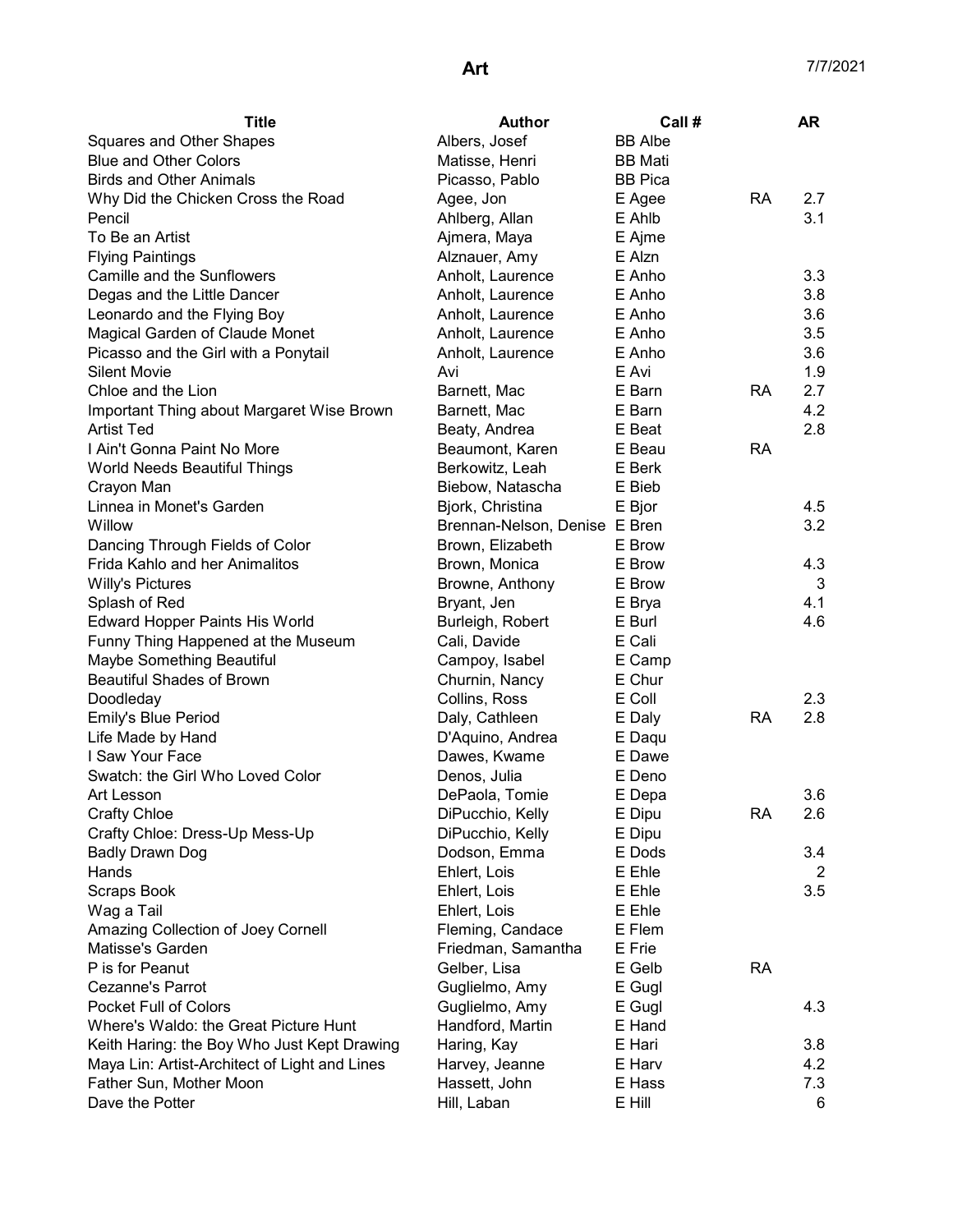| <b>Title</b>                                | <b>Author</b>         | Call # |           | <b>AR</b> |
|---------------------------------------------|-----------------------|--------|-----------|-----------|
| Louie                                       | Hillenbrand, Will     | E Hill |           | 3.7       |
| Scribbleville                               | Holwitz, Peter        | E Holw |           | 2.7       |
| Gifts of the Magpie                         | Hundley, Sam          | E Hund | RA        | 2.3       |
| Anna at the Art Museum                      | Hutchins, Hazel       | E Hutc |           |           |
| <b>Sidewalk Rescue</b>                      | Hutchins, Hazel       | E Hutc | <b>RA</b> | 3.4       |
| Dot                                         | Intriago, Patricia    | E Intr | <b>RA</b> |           |
| Mimi's Dada Catifesto                       | Jackson, Shelley      | E Jack |           | 3         |
| <b>Antsy Ansel</b>                          | Jenson-Elliott, Cindy | E Jens |           | 3.6       |
| <b>When Pencil Met Eraser</b>               | Kilpatrick, Karen     | E Kilp |           | 1.3       |
| Lion Who Lost his Roar, but Learned to Draw | Knight, Paula         | E Knig |           |           |
| <b>First Painter</b>                        | Lasky, Kathryn        | E Lask |           | 3.9       |
| Georgia Rises                               | Lasky, Kathryn        | E Lask |           | 3.9       |
| Drawn Together                              | Le, Minh              | E Le   |           | 2.1       |
| Penny and the Plain Piece of Paper          | Leshem-Pelly, Miri    | E Lesh |           |           |
| Paper Son                                   | Leung, Julie          | E Leun |           |           |
| People's Painter                            | Levinson, Cynthia     | E Levi |           |           |
| Louise and Andie: the Art of Friendship     | Light, Kelly          | E Ligh |           | 1         |
| Louise Loves Art                            | Light, Kelly          | E Ligh | <b>RA</b> |           |
| Color of His Own                            | Lionni, Leo           | E Lion |           | 2.3       |
| Follow the Line                             | Ljungkvist, Laura     | E Ljun |           | 3.8       |
| <b>Brush of the Gods</b>                    | Look, Lenore          | E Look |           |           |
| Have Fun, Molly Lou Melon                   | Lovell, Patty         | E Love | <b>RA</b> | 3.4       |
| Sparky and Spike                            | Lowell, Barbara       | E Lowe | <b>RA</b> |           |
| I Can Only Draw Worms                       | Mabbitt, Will         | E Mabb | <b>RA</b> |           |
| Iridescence of Birds                        | MacLachlan, Patricia  | E Macl |           | 2.6       |
| It Began with a Page                        | Maclear, Kyo          | E Macl |           |           |
| I've Painted Everything                     | Magoon, Scott         | E Mago |           | 2.5       |
| Linus the Little Yellow Pencil              | Magoon, Scott         | E Mago |           |           |
| Fantastic Jungles of Henri Rousseau         | Markel, Michelle      | E Mark |           | 4.7       |
| Out of This World                           | Markel, Michelle      | E Mark |           |           |
| Art Lesson                                  | Marks, Allison        | E Mark |           |           |
| Tell Me a Tattoo Story                      | McGhee, Alison        | E Mcgh | <b>RA</b> |           |
| I Am Frida Kahlo                            | Meltzer, Brad         | E Melt |           |           |
| I am Leonardo da Vinci                      | Meltzer, Brad         | E Melt |           |           |
| Viva Frida                                  | Morales, Yuyi         | E Mora |           |           |
| Hum and Swish                               | Myers, Matt           | E Myer |           |           |
| If Da Vinci Painted a Dinosaur              | Newbold, Amy          | E Newb |           |           |
| If Picasso Painted a Snowman                | Newbold, Amy          | E Newb |           |           |
| Orange Shoes                                | Noble, Trinka Hakes   | E Nobl |           | 4.9       |
| Cloth Lullaby                               | Novesky, Amy          | E Nove |           | 5.7       |
| Mary Blaire's Unique Flair                  | Novesky, Amy          | E Nove |           |           |
| Fancy Nancy: Aspiring Artist                | O'Connor, Jane        | E Ocon |           | 3.4       |
| Claymates                                   | Petty, Dev            | E Pett |           |           |
| Bear's Picture                              | Pinkwater, Daniel     | E Pink |           | 2.4       |
| <b>Big Orange Splot</b>                     | Pinkwater, Daniel     | E Pink |           | 3.2       |
| My Best Friend is as Sharp as a Pencil      | Piven, Hanoch         | E Pive |           | 3         |
| My Dog is as Smelly as Dirty Socks          | Piven, Hanoch         | E Pive | <b>RA</b> | 2.4       |
| Art of Miss Chew                            | Polacco, Patricia     | E Pola |           | 3.6       |
| Wabi Sabi                                   | Reibstein, Mark       | E Reib |           | 4.5       |
| Dot                                         |                       |        | <b>RA</b> | 1.9       |
| Ish                                         | Reynolds, Peter       | E Reyn |           | 2.1       |
|                                             | Reynolds, Peter       | E Reyn |           |           |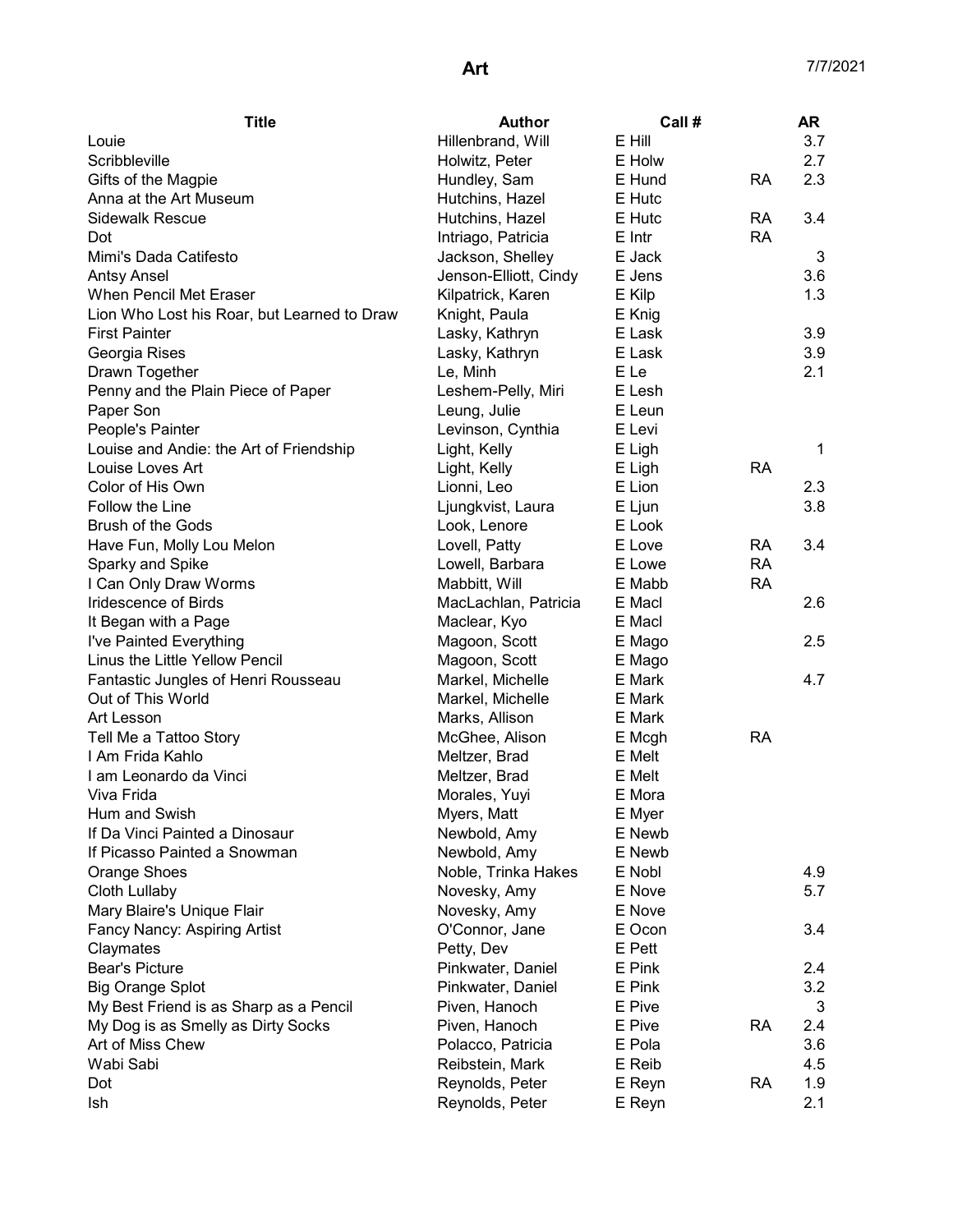| Reynolds, Peter<br>2.2<br><b>Sky Color</b><br>E Reyn<br>Jake Makes a World<br>Rhodes-Pitts, Sharifa<br>E Rhod<br>E Rodr<br>2.6<br>Through Georgia's Eyes<br>Rodriguez, Rachel<br>4.4<br>Rosenstock, Barb<br>E Rose<br>Noisy Paint Box<br>E Rose<br>3.3<br>Dorothea's Eyes<br>Rosenstock, Barbara<br>Mornings with Monet<br>E Rose<br>Rosenstock, Barbara<br>E Rose<br>5.2<br>Secret Kingdom<br>Rosenstock, Barbara<br>Through the Window<br>E Rose<br>4.1<br>Rosenstock, Barbara<br>3.5<br>E Rose<br>Vincent Can't Sleep<br>Rosenstock, Barbara<br>E Rusc<br><b>RA</b><br>3.6<br>Day with No Crayons<br>Rusch, Elizabeth<br><b>Brush Full of Colour</b><br>E Ruur<br>Ruurs, Margriet<br>E Ruur<br>3.2<br><b>Stepping Stones</b><br>Ruurs, Margriet<br>E Sams<br>2.6<br>Lost in the Woods<br>Sams, Carl<br>Silent Days, Silent Dreams<br>E Say<br><b>RA</b><br>4.6<br>Say, Allen<br>E Schw<br>3<br>Begin at the Beginning<br>Schwartz, Amy<br>$\overline{2}$<br>E Scie<br>Seen Art?<br>Scieszka, Jon<br>One Boy<br>Seeger, Laura<br>E Seeg<br>Queen in Jerusalem<br>E Shem<br>Shem-Tov, Tami<br>E Sher<br>I'm the Best Artist in the Ocean<br>Sherry, Kevin<br><b>Color Collector</b><br>E Soli<br>Solis, Nicholas<br>Gentleman and the Kitchen Maid<br>E Stan<br>Stanley, Diane<br><b>Radiant Child</b><br>4.7<br>Steptoe, Javaka<br>E Step<br>E Ston<br>3.6<br>Sandy's Circus<br>Stone, Tanya<br><b>Monument Maker</b><br>Sweeney, Linda<br>E Swee<br>5.5<br>E Talb<br>5<br><b>Picturing America</b><br>Talbott, Hudson<br>Chalk<br>Thomson, Bill<br>E Thom<br>E Tona<br>4.9<br>Diego Rivera: His World and Ours<br>Tonatiuh, Duncan<br>5.1<br>E Tona<br><b>Funny Bones</b><br>Tonatiuh, Duncan<br>Tullet, Herve<br>E Tull<br><b>RA</b><br>Mix it Up<br><b>Thousand Glass Flowers</b><br>E Turk<br>Turk, Evan<br>4.2<br><b>Bad Day at Riverbend</b><br>VanAllsburg, Chris<br>E Vana<br>Bourgeois, Louise<br>Vegara, Isabel<br>E Vega<br>Frida Kahlo<br>Vegara, Isabel<br>E Vega<br>Jean-Michel Basquiat<br>Vegara, Isabel<br>E Vega<br>E Verd<br>Verde, Susan<br>Hey, Wall<br>E Volp<br>RA<br>Crocodali<br>Volpin, Lucy<br>Look! Look! Look!<br><b>RA</b><br>Wallace, Nancy<br>E Wall<br>2.3<br>E Wall<br><b>Between the Lines</b><br>Wallace, Sandra<br>4<br><b>Ugly Doodles</b><br>Wicker, Valeria<br>E Wick<br>Art & Max<br>Wiesner, David<br>E Wies<br><b>Henri's Scissors</b><br>3.2<br>Winter, Jeanette<br>E Wint<br>Mr. Cornell's Dream Boxes<br>Winter, Jeanette<br>3.4<br>E Wint<br>Wong, Janet<br>3.9<br><b>Dumpster Diver</b><br>E Wong<br>Ellie<br>E Wu<br>2.4<br>Wu, Mike<br>House Baba Built<br>E Youn<br>Young, Ed<br>5.6<br>Ms. McCaw Learns to Draw<br>E Zema<br><b>RA</b><br>3.8<br>Zemach, Kaethe<br>Ziefert, Harriet<br>E Zief<br>2.7<br>Lunchtime for Purple Snake<br>Crayola Inventors Edwin Binney and C. Harold Smi Slater, Lee<br>J 338.7<br>4.9<br>Carmine: A Little More Red<br>Sweet, Melissa<br>J 398.2<br>3.1<br>Mathterpieces<br>3.5<br>Tang, Greg<br>J 510<br>Barton, Chris<br>J 535<br>Day-Glo Brothers<br>6 | <b>Title</b> | <b>Author</b> | Call # | AR |
|------------------------------------------------------------------------------------------------------------------------------------------------------------------------------------------------------------------------------------------------------------------------------------------------------------------------------------------------------------------------------------------------------------------------------------------------------------------------------------------------------------------------------------------------------------------------------------------------------------------------------------------------------------------------------------------------------------------------------------------------------------------------------------------------------------------------------------------------------------------------------------------------------------------------------------------------------------------------------------------------------------------------------------------------------------------------------------------------------------------------------------------------------------------------------------------------------------------------------------------------------------------------------------------------------------------------------------------------------------------------------------------------------------------------------------------------------------------------------------------------------------------------------------------------------------------------------------------------------------------------------------------------------------------------------------------------------------------------------------------------------------------------------------------------------------------------------------------------------------------------------------------------------------------------------------------------------------------------------------------------------------------------------------------------------------------------------------------------------------------------------------------------------------------------------------------------------------------------------------------------------------------------------------------------------------------------------------------------------------------------------------------------------------------------------------------------------------------------------------------------------------------------------------------------------------------------------------------------------------------------------------------------------------------------------------------------------------------------------------------------------------------------------------------------------------------------------------------------------------------------------------------------------------------------------------------------------------------------------------------------------------------------------------------------|--------------|---------------|--------|----|
|                                                                                                                                                                                                                                                                                                                                                                                                                                                                                                                                                                                                                                                                                                                                                                                                                                                                                                                                                                                                                                                                                                                                                                                                                                                                                                                                                                                                                                                                                                                                                                                                                                                                                                                                                                                                                                                                                                                                                                                                                                                                                                                                                                                                                                                                                                                                                                                                                                                                                                                                                                                                                                                                                                                                                                                                                                                                                                                                                                                                                                                |              |               |        |    |
|                                                                                                                                                                                                                                                                                                                                                                                                                                                                                                                                                                                                                                                                                                                                                                                                                                                                                                                                                                                                                                                                                                                                                                                                                                                                                                                                                                                                                                                                                                                                                                                                                                                                                                                                                                                                                                                                                                                                                                                                                                                                                                                                                                                                                                                                                                                                                                                                                                                                                                                                                                                                                                                                                                                                                                                                                                                                                                                                                                                                                                                |              |               |        |    |
|                                                                                                                                                                                                                                                                                                                                                                                                                                                                                                                                                                                                                                                                                                                                                                                                                                                                                                                                                                                                                                                                                                                                                                                                                                                                                                                                                                                                                                                                                                                                                                                                                                                                                                                                                                                                                                                                                                                                                                                                                                                                                                                                                                                                                                                                                                                                                                                                                                                                                                                                                                                                                                                                                                                                                                                                                                                                                                                                                                                                                                                |              |               |        |    |
|                                                                                                                                                                                                                                                                                                                                                                                                                                                                                                                                                                                                                                                                                                                                                                                                                                                                                                                                                                                                                                                                                                                                                                                                                                                                                                                                                                                                                                                                                                                                                                                                                                                                                                                                                                                                                                                                                                                                                                                                                                                                                                                                                                                                                                                                                                                                                                                                                                                                                                                                                                                                                                                                                                                                                                                                                                                                                                                                                                                                                                                |              |               |        |    |
|                                                                                                                                                                                                                                                                                                                                                                                                                                                                                                                                                                                                                                                                                                                                                                                                                                                                                                                                                                                                                                                                                                                                                                                                                                                                                                                                                                                                                                                                                                                                                                                                                                                                                                                                                                                                                                                                                                                                                                                                                                                                                                                                                                                                                                                                                                                                                                                                                                                                                                                                                                                                                                                                                                                                                                                                                                                                                                                                                                                                                                                |              |               |        |    |
|                                                                                                                                                                                                                                                                                                                                                                                                                                                                                                                                                                                                                                                                                                                                                                                                                                                                                                                                                                                                                                                                                                                                                                                                                                                                                                                                                                                                                                                                                                                                                                                                                                                                                                                                                                                                                                                                                                                                                                                                                                                                                                                                                                                                                                                                                                                                                                                                                                                                                                                                                                                                                                                                                                                                                                                                                                                                                                                                                                                                                                                |              |               |        |    |
|                                                                                                                                                                                                                                                                                                                                                                                                                                                                                                                                                                                                                                                                                                                                                                                                                                                                                                                                                                                                                                                                                                                                                                                                                                                                                                                                                                                                                                                                                                                                                                                                                                                                                                                                                                                                                                                                                                                                                                                                                                                                                                                                                                                                                                                                                                                                                                                                                                                                                                                                                                                                                                                                                                                                                                                                                                                                                                                                                                                                                                                |              |               |        |    |
|                                                                                                                                                                                                                                                                                                                                                                                                                                                                                                                                                                                                                                                                                                                                                                                                                                                                                                                                                                                                                                                                                                                                                                                                                                                                                                                                                                                                                                                                                                                                                                                                                                                                                                                                                                                                                                                                                                                                                                                                                                                                                                                                                                                                                                                                                                                                                                                                                                                                                                                                                                                                                                                                                                                                                                                                                                                                                                                                                                                                                                                |              |               |        |    |
|                                                                                                                                                                                                                                                                                                                                                                                                                                                                                                                                                                                                                                                                                                                                                                                                                                                                                                                                                                                                                                                                                                                                                                                                                                                                                                                                                                                                                                                                                                                                                                                                                                                                                                                                                                                                                                                                                                                                                                                                                                                                                                                                                                                                                                                                                                                                                                                                                                                                                                                                                                                                                                                                                                                                                                                                                                                                                                                                                                                                                                                |              |               |        |    |
|                                                                                                                                                                                                                                                                                                                                                                                                                                                                                                                                                                                                                                                                                                                                                                                                                                                                                                                                                                                                                                                                                                                                                                                                                                                                                                                                                                                                                                                                                                                                                                                                                                                                                                                                                                                                                                                                                                                                                                                                                                                                                                                                                                                                                                                                                                                                                                                                                                                                                                                                                                                                                                                                                                                                                                                                                                                                                                                                                                                                                                                |              |               |        |    |
|                                                                                                                                                                                                                                                                                                                                                                                                                                                                                                                                                                                                                                                                                                                                                                                                                                                                                                                                                                                                                                                                                                                                                                                                                                                                                                                                                                                                                                                                                                                                                                                                                                                                                                                                                                                                                                                                                                                                                                                                                                                                                                                                                                                                                                                                                                                                                                                                                                                                                                                                                                                                                                                                                                                                                                                                                                                                                                                                                                                                                                                |              |               |        |    |
|                                                                                                                                                                                                                                                                                                                                                                                                                                                                                                                                                                                                                                                                                                                                                                                                                                                                                                                                                                                                                                                                                                                                                                                                                                                                                                                                                                                                                                                                                                                                                                                                                                                                                                                                                                                                                                                                                                                                                                                                                                                                                                                                                                                                                                                                                                                                                                                                                                                                                                                                                                                                                                                                                                                                                                                                                                                                                                                                                                                                                                                |              |               |        |    |
|                                                                                                                                                                                                                                                                                                                                                                                                                                                                                                                                                                                                                                                                                                                                                                                                                                                                                                                                                                                                                                                                                                                                                                                                                                                                                                                                                                                                                                                                                                                                                                                                                                                                                                                                                                                                                                                                                                                                                                                                                                                                                                                                                                                                                                                                                                                                                                                                                                                                                                                                                                                                                                                                                                                                                                                                                                                                                                                                                                                                                                                |              |               |        |    |
|                                                                                                                                                                                                                                                                                                                                                                                                                                                                                                                                                                                                                                                                                                                                                                                                                                                                                                                                                                                                                                                                                                                                                                                                                                                                                                                                                                                                                                                                                                                                                                                                                                                                                                                                                                                                                                                                                                                                                                                                                                                                                                                                                                                                                                                                                                                                                                                                                                                                                                                                                                                                                                                                                                                                                                                                                                                                                                                                                                                                                                                |              |               |        |    |
|                                                                                                                                                                                                                                                                                                                                                                                                                                                                                                                                                                                                                                                                                                                                                                                                                                                                                                                                                                                                                                                                                                                                                                                                                                                                                                                                                                                                                                                                                                                                                                                                                                                                                                                                                                                                                                                                                                                                                                                                                                                                                                                                                                                                                                                                                                                                                                                                                                                                                                                                                                                                                                                                                                                                                                                                                                                                                                                                                                                                                                                |              |               |        |    |
|                                                                                                                                                                                                                                                                                                                                                                                                                                                                                                                                                                                                                                                                                                                                                                                                                                                                                                                                                                                                                                                                                                                                                                                                                                                                                                                                                                                                                                                                                                                                                                                                                                                                                                                                                                                                                                                                                                                                                                                                                                                                                                                                                                                                                                                                                                                                                                                                                                                                                                                                                                                                                                                                                                                                                                                                                                                                                                                                                                                                                                                |              |               |        |    |
|                                                                                                                                                                                                                                                                                                                                                                                                                                                                                                                                                                                                                                                                                                                                                                                                                                                                                                                                                                                                                                                                                                                                                                                                                                                                                                                                                                                                                                                                                                                                                                                                                                                                                                                                                                                                                                                                                                                                                                                                                                                                                                                                                                                                                                                                                                                                                                                                                                                                                                                                                                                                                                                                                                                                                                                                                                                                                                                                                                                                                                                |              |               |        |    |
|                                                                                                                                                                                                                                                                                                                                                                                                                                                                                                                                                                                                                                                                                                                                                                                                                                                                                                                                                                                                                                                                                                                                                                                                                                                                                                                                                                                                                                                                                                                                                                                                                                                                                                                                                                                                                                                                                                                                                                                                                                                                                                                                                                                                                                                                                                                                                                                                                                                                                                                                                                                                                                                                                                                                                                                                                                                                                                                                                                                                                                                |              |               |        |    |
|                                                                                                                                                                                                                                                                                                                                                                                                                                                                                                                                                                                                                                                                                                                                                                                                                                                                                                                                                                                                                                                                                                                                                                                                                                                                                                                                                                                                                                                                                                                                                                                                                                                                                                                                                                                                                                                                                                                                                                                                                                                                                                                                                                                                                                                                                                                                                                                                                                                                                                                                                                                                                                                                                                                                                                                                                                                                                                                                                                                                                                                |              |               |        |    |
|                                                                                                                                                                                                                                                                                                                                                                                                                                                                                                                                                                                                                                                                                                                                                                                                                                                                                                                                                                                                                                                                                                                                                                                                                                                                                                                                                                                                                                                                                                                                                                                                                                                                                                                                                                                                                                                                                                                                                                                                                                                                                                                                                                                                                                                                                                                                                                                                                                                                                                                                                                                                                                                                                                                                                                                                                                                                                                                                                                                                                                                |              |               |        |    |
|                                                                                                                                                                                                                                                                                                                                                                                                                                                                                                                                                                                                                                                                                                                                                                                                                                                                                                                                                                                                                                                                                                                                                                                                                                                                                                                                                                                                                                                                                                                                                                                                                                                                                                                                                                                                                                                                                                                                                                                                                                                                                                                                                                                                                                                                                                                                                                                                                                                                                                                                                                                                                                                                                                                                                                                                                                                                                                                                                                                                                                                |              |               |        |    |
|                                                                                                                                                                                                                                                                                                                                                                                                                                                                                                                                                                                                                                                                                                                                                                                                                                                                                                                                                                                                                                                                                                                                                                                                                                                                                                                                                                                                                                                                                                                                                                                                                                                                                                                                                                                                                                                                                                                                                                                                                                                                                                                                                                                                                                                                                                                                                                                                                                                                                                                                                                                                                                                                                                                                                                                                                                                                                                                                                                                                                                                |              |               |        |    |
|                                                                                                                                                                                                                                                                                                                                                                                                                                                                                                                                                                                                                                                                                                                                                                                                                                                                                                                                                                                                                                                                                                                                                                                                                                                                                                                                                                                                                                                                                                                                                                                                                                                                                                                                                                                                                                                                                                                                                                                                                                                                                                                                                                                                                                                                                                                                                                                                                                                                                                                                                                                                                                                                                                                                                                                                                                                                                                                                                                                                                                                |              |               |        |    |
|                                                                                                                                                                                                                                                                                                                                                                                                                                                                                                                                                                                                                                                                                                                                                                                                                                                                                                                                                                                                                                                                                                                                                                                                                                                                                                                                                                                                                                                                                                                                                                                                                                                                                                                                                                                                                                                                                                                                                                                                                                                                                                                                                                                                                                                                                                                                                                                                                                                                                                                                                                                                                                                                                                                                                                                                                                                                                                                                                                                                                                                |              |               |        |    |
|                                                                                                                                                                                                                                                                                                                                                                                                                                                                                                                                                                                                                                                                                                                                                                                                                                                                                                                                                                                                                                                                                                                                                                                                                                                                                                                                                                                                                                                                                                                                                                                                                                                                                                                                                                                                                                                                                                                                                                                                                                                                                                                                                                                                                                                                                                                                                                                                                                                                                                                                                                                                                                                                                                                                                                                                                                                                                                                                                                                                                                                |              |               |        |    |
|                                                                                                                                                                                                                                                                                                                                                                                                                                                                                                                                                                                                                                                                                                                                                                                                                                                                                                                                                                                                                                                                                                                                                                                                                                                                                                                                                                                                                                                                                                                                                                                                                                                                                                                                                                                                                                                                                                                                                                                                                                                                                                                                                                                                                                                                                                                                                                                                                                                                                                                                                                                                                                                                                                                                                                                                                                                                                                                                                                                                                                                |              |               |        |    |
|                                                                                                                                                                                                                                                                                                                                                                                                                                                                                                                                                                                                                                                                                                                                                                                                                                                                                                                                                                                                                                                                                                                                                                                                                                                                                                                                                                                                                                                                                                                                                                                                                                                                                                                                                                                                                                                                                                                                                                                                                                                                                                                                                                                                                                                                                                                                                                                                                                                                                                                                                                                                                                                                                                                                                                                                                                                                                                                                                                                                                                                |              |               |        |    |
|                                                                                                                                                                                                                                                                                                                                                                                                                                                                                                                                                                                                                                                                                                                                                                                                                                                                                                                                                                                                                                                                                                                                                                                                                                                                                                                                                                                                                                                                                                                                                                                                                                                                                                                                                                                                                                                                                                                                                                                                                                                                                                                                                                                                                                                                                                                                                                                                                                                                                                                                                                                                                                                                                                                                                                                                                                                                                                                                                                                                                                                |              |               |        |    |
|                                                                                                                                                                                                                                                                                                                                                                                                                                                                                                                                                                                                                                                                                                                                                                                                                                                                                                                                                                                                                                                                                                                                                                                                                                                                                                                                                                                                                                                                                                                                                                                                                                                                                                                                                                                                                                                                                                                                                                                                                                                                                                                                                                                                                                                                                                                                                                                                                                                                                                                                                                                                                                                                                                                                                                                                                                                                                                                                                                                                                                                |              |               |        |    |
|                                                                                                                                                                                                                                                                                                                                                                                                                                                                                                                                                                                                                                                                                                                                                                                                                                                                                                                                                                                                                                                                                                                                                                                                                                                                                                                                                                                                                                                                                                                                                                                                                                                                                                                                                                                                                                                                                                                                                                                                                                                                                                                                                                                                                                                                                                                                                                                                                                                                                                                                                                                                                                                                                                                                                                                                                                                                                                                                                                                                                                                |              |               |        |    |
|                                                                                                                                                                                                                                                                                                                                                                                                                                                                                                                                                                                                                                                                                                                                                                                                                                                                                                                                                                                                                                                                                                                                                                                                                                                                                                                                                                                                                                                                                                                                                                                                                                                                                                                                                                                                                                                                                                                                                                                                                                                                                                                                                                                                                                                                                                                                                                                                                                                                                                                                                                                                                                                                                                                                                                                                                                                                                                                                                                                                                                                |              |               |        |    |
|                                                                                                                                                                                                                                                                                                                                                                                                                                                                                                                                                                                                                                                                                                                                                                                                                                                                                                                                                                                                                                                                                                                                                                                                                                                                                                                                                                                                                                                                                                                                                                                                                                                                                                                                                                                                                                                                                                                                                                                                                                                                                                                                                                                                                                                                                                                                                                                                                                                                                                                                                                                                                                                                                                                                                                                                                                                                                                                                                                                                                                                |              |               |        |    |
|                                                                                                                                                                                                                                                                                                                                                                                                                                                                                                                                                                                                                                                                                                                                                                                                                                                                                                                                                                                                                                                                                                                                                                                                                                                                                                                                                                                                                                                                                                                                                                                                                                                                                                                                                                                                                                                                                                                                                                                                                                                                                                                                                                                                                                                                                                                                                                                                                                                                                                                                                                                                                                                                                                                                                                                                                                                                                                                                                                                                                                                |              |               |        |    |
|                                                                                                                                                                                                                                                                                                                                                                                                                                                                                                                                                                                                                                                                                                                                                                                                                                                                                                                                                                                                                                                                                                                                                                                                                                                                                                                                                                                                                                                                                                                                                                                                                                                                                                                                                                                                                                                                                                                                                                                                                                                                                                                                                                                                                                                                                                                                                                                                                                                                                                                                                                                                                                                                                                                                                                                                                                                                                                                                                                                                                                                |              |               |        |    |
|                                                                                                                                                                                                                                                                                                                                                                                                                                                                                                                                                                                                                                                                                                                                                                                                                                                                                                                                                                                                                                                                                                                                                                                                                                                                                                                                                                                                                                                                                                                                                                                                                                                                                                                                                                                                                                                                                                                                                                                                                                                                                                                                                                                                                                                                                                                                                                                                                                                                                                                                                                                                                                                                                                                                                                                                                                                                                                                                                                                                                                                |              |               |        |    |
|                                                                                                                                                                                                                                                                                                                                                                                                                                                                                                                                                                                                                                                                                                                                                                                                                                                                                                                                                                                                                                                                                                                                                                                                                                                                                                                                                                                                                                                                                                                                                                                                                                                                                                                                                                                                                                                                                                                                                                                                                                                                                                                                                                                                                                                                                                                                                                                                                                                                                                                                                                                                                                                                                                                                                                                                                                                                                                                                                                                                                                                |              |               |        |    |
|                                                                                                                                                                                                                                                                                                                                                                                                                                                                                                                                                                                                                                                                                                                                                                                                                                                                                                                                                                                                                                                                                                                                                                                                                                                                                                                                                                                                                                                                                                                                                                                                                                                                                                                                                                                                                                                                                                                                                                                                                                                                                                                                                                                                                                                                                                                                                                                                                                                                                                                                                                                                                                                                                                                                                                                                                                                                                                                                                                                                                                                |              |               |        |    |
|                                                                                                                                                                                                                                                                                                                                                                                                                                                                                                                                                                                                                                                                                                                                                                                                                                                                                                                                                                                                                                                                                                                                                                                                                                                                                                                                                                                                                                                                                                                                                                                                                                                                                                                                                                                                                                                                                                                                                                                                                                                                                                                                                                                                                                                                                                                                                                                                                                                                                                                                                                                                                                                                                                                                                                                                                                                                                                                                                                                                                                                |              |               |        |    |
|                                                                                                                                                                                                                                                                                                                                                                                                                                                                                                                                                                                                                                                                                                                                                                                                                                                                                                                                                                                                                                                                                                                                                                                                                                                                                                                                                                                                                                                                                                                                                                                                                                                                                                                                                                                                                                                                                                                                                                                                                                                                                                                                                                                                                                                                                                                                                                                                                                                                                                                                                                                                                                                                                                                                                                                                                                                                                                                                                                                                                                                |              |               |        |    |
|                                                                                                                                                                                                                                                                                                                                                                                                                                                                                                                                                                                                                                                                                                                                                                                                                                                                                                                                                                                                                                                                                                                                                                                                                                                                                                                                                                                                                                                                                                                                                                                                                                                                                                                                                                                                                                                                                                                                                                                                                                                                                                                                                                                                                                                                                                                                                                                                                                                                                                                                                                                                                                                                                                                                                                                                                                                                                                                                                                                                                                                |              |               |        |    |
|                                                                                                                                                                                                                                                                                                                                                                                                                                                                                                                                                                                                                                                                                                                                                                                                                                                                                                                                                                                                                                                                                                                                                                                                                                                                                                                                                                                                                                                                                                                                                                                                                                                                                                                                                                                                                                                                                                                                                                                                                                                                                                                                                                                                                                                                                                                                                                                                                                                                                                                                                                                                                                                                                                                                                                                                                                                                                                                                                                                                                                                |              |               |        |    |
|                                                                                                                                                                                                                                                                                                                                                                                                                                                                                                                                                                                                                                                                                                                                                                                                                                                                                                                                                                                                                                                                                                                                                                                                                                                                                                                                                                                                                                                                                                                                                                                                                                                                                                                                                                                                                                                                                                                                                                                                                                                                                                                                                                                                                                                                                                                                                                                                                                                                                                                                                                                                                                                                                                                                                                                                                                                                                                                                                                                                                                                |              |               |        |    |
|                                                                                                                                                                                                                                                                                                                                                                                                                                                                                                                                                                                                                                                                                                                                                                                                                                                                                                                                                                                                                                                                                                                                                                                                                                                                                                                                                                                                                                                                                                                                                                                                                                                                                                                                                                                                                                                                                                                                                                                                                                                                                                                                                                                                                                                                                                                                                                                                                                                                                                                                                                                                                                                                                                                                                                                                                                                                                                                                                                                                                                                |              |               |        |    |
|                                                                                                                                                                                                                                                                                                                                                                                                                                                                                                                                                                                                                                                                                                                                                                                                                                                                                                                                                                                                                                                                                                                                                                                                                                                                                                                                                                                                                                                                                                                                                                                                                                                                                                                                                                                                                                                                                                                                                                                                                                                                                                                                                                                                                                                                                                                                                                                                                                                                                                                                                                                                                                                                                                                                                                                                                                                                                                                                                                                                                                                |              |               |        |    |
|                                                                                                                                                                                                                                                                                                                                                                                                                                                                                                                                                                                                                                                                                                                                                                                                                                                                                                                                                                                                                                                                                                                                                                                                                                                                                                                                                                                                                                                                                                                                                                                                                                                                                                                                                                                                                                                                                                                                                                                                                                                                                                                                                                                                                                                                                                                                                                                                                                                                                                                                                                                                                                                                                                                                                                                                                                                                                                                                                                                                                                                |              |               |        |    |
|                                                                                                                                                                                                                                                                                                                                                                                                                                                                                                                                                                                                                                                                                                                                                                                                                                                                                                                                                                                                                                                                                                                                                                                                                                                                                                                                                                                                                                                                                                                                                                                                                                                                                                                                                                                                                                                                                                                                                                                                                                                                                                                                                                                                                                                                                                                                                                                                                                                                                                                                                                                                                                                                                                                                                                                                                                                                                                                                                                                                                                                |              |               |        |    |
|                                                                                                                                                                                                                                                                                                                                                                                                                                                                                                                                                                                                                                                                                                                                                                                                                                                                                                                                                                                                                                                                                                                                                                                                                                                                                                                                                                                                                                                                                                                                                                                                                                                                                                                                                                                                                                                                                                                                                                                                                                                                                                                                                                                                                                                                                                                                                                                                                                                                                                                                                                                                                                                                                                                                                                                                                                                                                                                                                                                                                                                |              |               |        |    |
|                                                                                                                                                                                                                                                                                                                                                                                                                                                                                                                                                                                                                                                                                                                                                                                                                                                                                                                                                                                                                                                                                                                                                                                                                                                                                                                                                                                                                                                                                                                                                                                                                                                                                                                                                                                                                                                                                                                                                                                                                                                                                                                                                                                                                                                                                                                                                                                                                                                                                                                                                                                                                                                                                                                                                                                                                                                                                                                                                                                                                                                |              |               |        |    |
|                                                                                                                                                                                                                                                                                                                                                                                                                                                                                                                                                                                                                                                                                                                                                                                                                                                                                                                                                                                                                                                                                                                                                                                                                                                                                                                                                                                                                                                                                                                                                                                                                                                                                                                                                                                                                                                                                                                                                                                                                                                                                                                                                                                                                                                                                                                                                                                                                                                                                                                                                                                                                                                                                                                                                                                                                                                                                                                                                                                                                                                |              |               |        |    |
|                                                                                                                                                                                                                                                                                                                                                                                                                                                                                                                                                                                                                                                                                                                                                                                                                                                                                                                                                                                                                                                                                                                                                                                                                                                                                                                                                                                                                                                                                                                                                                                                                                                                                                                                                                                                                                                                                                                                                                                                                                                                                                                                                                                                                                                                                                                                                                                                                                                                                                                                                                                                                                                                                                                                                                                                                                                                                                                                                                                                                                                |              |               |        |    |
|                                                                                                                                                                                                                                                                                                                                                                                                                                                                                                                                                                                                                                                                                                                                                                                                                                                                                                                                                                                                                                                                                                                                                                                                                                                                                                                                                                                                                                                                                                                                                                                                                                                                                                                                                                                                                                                                                                                                                                                                                                                                                                                                                                                                                                                                                                                                                                                                                                                                                                                                                                                                                                                                                                                                                                                                                                                                                                                                                                                                                                                |              |               |        |    |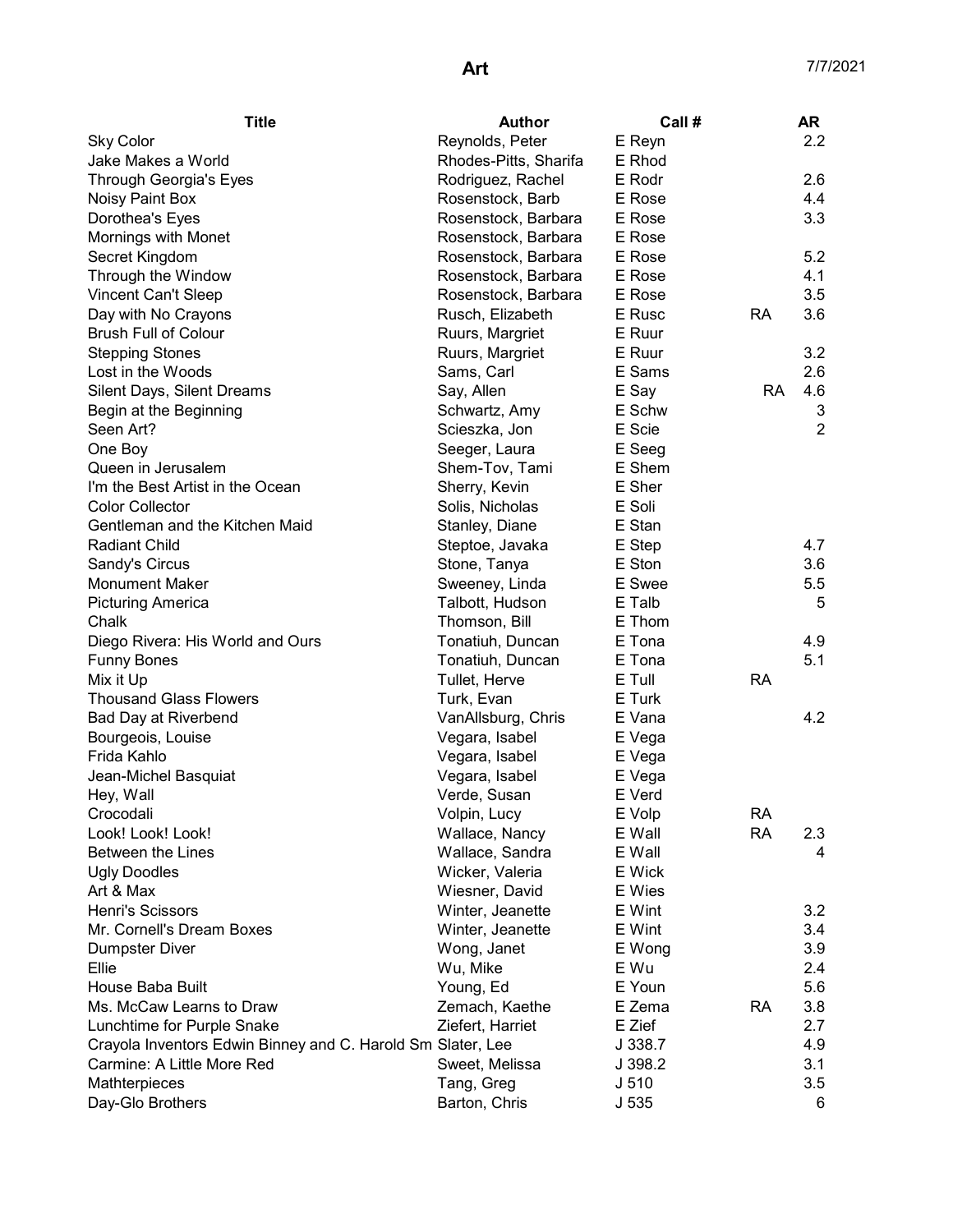| J 580<br>Science and Craft Projects with Plants and Seeds Owen, Ruth<br>Wildlife on Paper<br>Kundu, Kunal<br>J 591.68<br><b>Girl Who Drew Butterflies</b><br>Sidman, Joyce<br>J 595.709<br>7.7<br>Cute Clothing for the Crafty Fashionista<br>J 646.34<br>Dybvik, Tina<br>Beautiful Bags for the Crafty Fashionista<br>Laughlin, Kara<br>J 646.48<br>J 646.727<br>Creative Nail Art for the Crafty Fashionista<br>Meinking, Mary<br>J 700<br>Dr. Seuss's Horse Museum<br>Seuss, Dr.<br>School of Art<br>Triggs, Teal<br>J 700<br>J 702.8<br>Art Workshop for Children<br>Rucci, Barbara<br>3D Art Lab for Kids<br>J 702.8<br>Schwake, Susan<br>Art Lab for Kids<br>J 702.8<br>Schwake, Susan<br>Art Lab for Little Kids<br>Schwake, Susan<br>J 702.8<br>Anderson, Robert<br>J 709.2<br>7.3<br>Paul Gauguin<br>Anderson, Robert<br>J 709.2<br>Salvador Dali<br>7<br>J 709.2<br>7.9<br>Andy Warhol<br>Bolton, Linda<br>J 709.2<br>4.2<br>Georgia's Bones<br>Bryant, Jen<br>5.5<br>Paul Cezanne<br>Burleigh, Robert<br>J 709.2<br>Leonardo: Beautiful Dreamer<br>Byrd, Robert<br>J 709.2<br>8<br>6.4<br>Michelangelo: Renaissance Artist<br>Cook, Diane<br>J 709.2<br>5.2<br><b>Action Jackson</b><br>Greenberg, lan<br>J 709.2<br><b>Claude Monet</b><br>Hodge, Susie<br>J 709.2<br>7<br>Da Vinci: Renaissance Painter<br>January, Brendan<br>J 709.2<br>J 709.2<br>4.1<br>Frida Kahlo: Painter of Strength<br>Johnston, Lissa |
|------------------------------------------------------------------------------------------------------------------------------------------------------------------------------------------------------------------------------------------------------------------------------------------------------------------------------------------------------------------------------------------------------------------------------------------------------------------------------------------------------------------------------------------------------------------------------------------------------------------------------------------------------------------------------------------------------------------------------------------------------------------------------------------------------------------------------------------------------------------------------------------------------------------------------------------------------------------------------------------------------------------------------------------------------------------------------------------------------------------------------------------------------------------------------------------------------------------------------------------------------------------------------------------------------------------------------------------------------------------------------------------------------------------------------|
|                                                                                                                                                                                                                                                                                                                                                                                                                                                                                                                                                                                                                                                                                                                                                                                                                                                                                                                                                                                                                                                                                                                                                                                                                                                                                                                                                                                                                              |
|                                                                                                                                                                                                                                                                                                                                                                                                                                                                                                                                                                                                                                                                                                                                                                                                                                                                                                                                                                                                                                                                                                                                                                                                                                                                                                                                                                                                                              |
|                                                                                                                                                                                                                                                                                                                                                                                                                                                                                                                                                                                                                                                                                                                                                                                                                                                                                                                                                                                                                                                                                                                                                                                                                                                                                                                                                                                                                              |
|                                                                                                                                                                                                                                                                                                                                                                                                                                                                                                                                                                                                                                                                                                                                                                                                                                                                                                                                                                                                                                                                                                                                                                                                                                                                                                                                                                                                                              |
|                                                                                                                                                                                                                                                                                                                                                                                                                                                                                                                                                                                                                                                                                                                                                                                                                                                                                                                                                                                                                                                                                                                                                                                                                                                                                                                                                                                                                              |
|                                                                                                                                                                                                                                                                                                                                                                                                                                                                                                                                                                                                                                                                                                                                                                                                                                                                                                                                                                                                                                                                                                                                                                                                                                                                                                                                                                                                                              |
|                                                                                                                                                                                                                                                                                                                                                                                                                                                                                                                                                                                                                                                                                                                                                                                                                                                                                                                                                                                                                                                                                                                                                                                                                                                                                                                                                                                                                              |
|                                                                                                                                                                                                                                                                                                                                                                                                                                                                                                                                                                                                                                                                                                                                                                                                                                                                                                                                                                                                                                                                                                                                                                                                                                                                                                                                                                                                                              |
|                                                                                                                                                                                                                                                                                                                                                                                                                                                                                                                                                                                                                                                                                                                                                                                                                                                                                                                                                                                                                                                                                                                                                                                                                                                                                                                                                                                                                              |
|                                                                                                                                                                                                                                                                                                                                                                                                                                                                                                                                                                                                                                                                                                                                                                                                                                                                                                                                                                                                                                                                                                                                                                                                                                                                                                                                                                                                                              |
|                                                                                                                                                                                                                                                                                                                                                                                                                                                                                                                                                                                                                                                                                                                                                                                                                                                                                                                                                                                                                                                                                                                                                                                                                                                                                                                                                                                                                              |
|                                                                                                                                                                                                                                                                                                                                                                                                                                                                                                                                                                                                                                                                                                                                                                                                                                                                                                                                                                                                                                                                                                                                                                                                                                                                                                                                                                                                                              |
|                                                                                                                                                                                                                                                                                                                                                                                                                                                                                                                                                                                                                                                                                                                                                                                                                                                                                                                                                                                                                                                                                                                                                                                                                                                                                                                                                                                                                              |
|                                                                                                                                                                                                                                                                                                                                                                                                                                                                                                                                                                                                                                                                                                                                                                                                                                                                                                                                                                                                                                                                                                                                                                                                                                                                                                                                                                                                                              |
|                                                                                                                                                                                                                                                                                                                                                                                                                                                                                                                                                                                                                                                                                                                                                                                                                                                                                                                                                                                                                                                                                                                                                                                                                                                                                                                                                                                                                              |
|                                                                                                                                                                                                                                                                                                                                                                                                                                                                                                                                                                                                                                                                                                                                                                                                                                                                                                                                                                                                                                                                                                                                                                                                                                                                                                                                                                                                                              |
|                                                                                                                                                                                                                                                                                                                                                                                                                                                                                                                                                                                                                                                                                                                                                                                                                                                                                                                                                                                                                                                                                                                                                                                                                                                                                                                                                                                                                              |
|                                                                                                                                                                                                                                                                                                                                                                                                                                                                                                                                                                                                                                                                                                                                                                                                                                                                                                                                                                                                                                                                                                                                                                                                                                                                                                                                                                                                                              |
|                                                                                                                                                                                                                                                                                                                                                                                                                                                                                                                                                                                                                                                                                                                                                                                                                                                                                                                                                                                                                                                                                                                                                                                                                                                                                                                                                                                                                              |
|                                                                                                                                                                                                                                                                                                                                                                                                                                                                                                                                                                                                                                                                                                                                                                                                                                                                                                                                                                                                                                                                                                                                                                                                                                                                                                                                                                                                                              |
|                                                                                                                                                                                                                                                                                                                                                                                                                                                                                                                                                                                                                                                                                                                                                                                                                                                                                                                                                                                                                                                                                                                                                                                                                                                                                                                                                                                                                              |
|                                                                                                                                                                                                                                                                                                                                                                                                                                                                                                                                                                                                                                                                                                                                                                                                                                                                                                                                                                                                                                                                                                                                                                                                                                                                                                                                                                                                                              |
|                                                                                                                                                                                                                                                                                                                                                                                                                                                                                                                                                                                                                                                                                                                                                                                                                                                                                                                                                                                                                                                                                                                                                                                                                                                                                                                                                                                                                              |
| J 709.2<br>7.6<br>Frida Kahlo<br>Laidlaw, Jill                                                                                                                                                                                                                                                                                                                                                                                                                                                                                                                                                                                                                                                                                                                                                                                                                                                                                                                                                                                                                                                                                                                                                                                                                                                                                                                                                                               |
| Paul Klee<br>J 709.2<br>7.2<br>Laidlaw, Jill                                                                                                                                                                                                                                                                                                                                                                                                                                                                                                                                                                                                                                                                                                                                                                                                                                                                                                                                                                                                                                                                                                                                                                                                                                                                                                                                                                                 |
| Oooh! Picasso<br>J 709.2<br>Niepold, Mil                                                                                                                                                                                                                                                                                                                                                                                                                                                                                                                                                                                                                                                                                                                                                                                                                                                                                                                                                                                                                                                                                                                                                                                                                                                                                                                                                                                     |
| 3.6<br>Me, Frida<br>Novesky, Amy<br>J 709.2                                                                                                                                                                                                                                                                                                                                                                                                                                                                                                                                                                                                                                                                                                                                                                                                                                                                                                                                                                                                                                                                                                                                                                                                                                                                                                                                                                                  |
| Jackson Pollock<br>Oliver, Clare<br>J 709.2<br>7.2                                                                                                                                                                                                                                                                                                                                                                                                                                                                                                                                                                                                                                                                                                                                                                                                                                                                                                                                                                                                                                                                                                                                                                                                                                                                                                                                                                           |
| Norman Rockwell: The Life of an Artist<br>Roy, Jennifer<br>J 709.2<br>4.7                                                                                                                                                                                                                                                                                                                                                                                                                                                                                                                                                                                                                                                                                                                                                                                                                                                                                                                                                                                                                                                                                                                                                                                                                                                                                                                                                    |
| Monet and the Impressionists for Kids<br>J 709.2<br>Sabbeth, Carol                                                                                                                                                                                                                                                                                                                                                                                                                                                                                                                                                                                                                                                                                                                                                                                                                                                                                                                                                                                                                                                                                                                                                                                                                                                                                                                                                           |
| Say, Allen<br>J 709.2<br>4.1<br>Drawing from Memory                                                                                                                                                                                                                                                                                                                                                                                                                                                                                                                                                                                                                                                                                                                                                                                                                                                                                                                                                                                                                                                                                                                                                                                                                                                                                                                                                                          |
| J 709.2<br>5.1<br>Andy Warhol<br>Venezia, Mike                                                                                                                                                                                                                                                                                                                                                                                                                                                                                                                                                                                                                                                                                                                                                                                                                                                                                                                                                                                                                                                                                                                                                                                                                                                                                                                                                                               |
| J 709.2<br>5.4<br><b>Botticelli</b><br>Venezia, Mike                                                                                                                                                                                                                                                                                                                                                                                                                                                                                                                                                                                                                                                                                                                                                                                                                                                                                                                                                                                                                                                                                                                                                                                                                                                                                                                                                                         |
| J 709.2<br>5.3<br>Diego Rivera<br>Venezia, Mike                                                                                                                                                                                                                                                                                                                                                                                                                                                                                                                                                                                                                                                                                                                                                                                                                                                                                                                                                                                                                                                                                                                                                                                                                                                                                                                                                                              |
| J 709.2<br>5.5<br>Diego Velazquez<br>Venezia, Mike                                                                                                                                                                                                                                                                                                                                                                                                                                                                                                                                                                                                                                                                                                                                                                                                                                                                                                                                                                                                                                                                                                                                                                                                                                                                                                                                                                           |
| J 709.2<br>5.4<br>Venezia, Mike<br>Dorothea Lange                                                                                                                                                                                                                                                                                                                                                                                                                                                                                                                                                                                                                                                                                                                                                                                                                                                                                                                                                                                                                                                                                                                                                                                                                                                                                                                                                                            |
| 5.2<br>Edgar Degas<br>J 709.2<br>Venezia, Mike                                                                                                                                                                                                                                                                                                                                                                                                                                                                                                                                                                                                                                                                                                                                                                                                                                                                                                                                                                                                                                                                                                                                                                                                                                                                                                                                                                               |
| J 709.2<br>4.5<br><b>Edward Hopper</b><br>Venezia, Mike                                                                                                                                                                                                                                                                                                                                                                                                                                                                                                                                                                                                                                                                                                                                                                                                                                                                                                                                                                                                                                                                                                                                                                                                                                                                                                                                                                      |
| J 709.2<br>5.4<br>El Greco<br>Venezia, Mike                                                                                                                                                                                                                                                                                                                                                                                                                                                                                                                                                                                                                                                                                                                                                                                                                                                                                                                                                                                                                                                                                                                                                                                                                                                                                                                                                                                  |
| J 709.2<br>5.3<br>Eugene Delacroix<br>Venezia, Mike                                                                                                                                                                                                                                                                                                                                                                                                                                                                                                                                                                                                                                                                                                                                                                                                                                                                                                                                                                                                                                                                                                                                                                                                                                                                                                                                                                          |
| J 709.2<br>Frida Kahlo<br>Venezia, Mike<br>5                                                                                                                                                                                                                                                                                                                                                                                                                                                                                                                                                                                                                                                                                                                                                                                                                                                                                                                                                                                                                                                                                                                                                                                                                                                                                                                                                                                 |
| J 709.2<br>Georges Seurat<br>Venezia, Mike<br>5.4                                                                                                                                                                                                                                                                                                                                                                                                                                                                                                                                                                                                                                                                                                                                                                                                                                                                                                                                                                                                                                                                                                                                                                                                                                                                                                                                                                            |
| J 709.2<br>Georgia O'Keeffe<br>Venezia, Mike<br>4.8                                                                                                                                                                                                                                                                                                                                                                                                                                                                                                                                                                                                                                                                                                                                                                                                                                                                                                                                                                                                                                                                                                                                                                                                                                                                                                                                                                          |
| Giotto<br>J 709.2<br>5.1<br>Venezia, Mike                                                                                                                                                                                                                                                                                                                                                                                                                                                                                                                                                                                                                                                                                                                                                                                                                                                                                                                                                                                                                                                                                                                                                                                                                                                                                                                                                                                    |
| Grandma Moses<br>J 709.2<br>Venezia, Mike<br>4.8                                                                                                                                                                                                                                                                                                                                                                                                                                                                                                                                                                                                                                                                                                                                                                                                                                                                                                                                                                                                                                                                                                                                                                                                                                                                                                                                                                             |
| <b>Grant Wood</b><br>J 709.2<br>5.6<br>Venezia, Mike                                                                                                                                                                                                                                                                                                                                                                                                                                                                                                                                                                                                                                                                                                                                                                                                                                                                                                                                                                                                                                                                                                                                                                                                                                                                                                                                                                         |
| <b>Jackson Pollock</b><br>J 709.2<br>5.2<br>Venezia, Mike                                                                                                                                                                                                                                                                                                                                                                                                                                                                                                                                                                                                                                                                                                                                                                                                                                                                                                                                                                                                                                                                                                                                                                                                                                                                                                                                                                    |
| J 709.2<br>Jacob Lawrence<br>Venezia, Mike<br>5.2                                                                                                                                                                                                                                                                                                                                                                                                                                                                                                                                                                                                                                                                                                                                                                                                                                                                                                                                                                                                                                                                                                                                                                                                                                                                                                                                                                            |
| James McNeill Whistler<br>J 709.2<br>5<br>Venezia, Mike                                                                                                                                                                                                                                                                                                                                                                                                                                                                                                                                                                                                                                                                                                                                                                                                                                                                                                                                                                                                                                                                                                                                                                                                                                                                                                                                                                      |
| Johannes Vermeer<br>J 709.2<br>5.3<br>Venezia, Mike                                                                                                                                                                                                                                                                                                                                                                                                                                                                                                                                                                                                                                                                                                                                                                                                                                                                                                                                                                                                                                                                                                                                                                                                                                                                                                                                                                          |
| Mary Cassatt<br>Venezia, Mike<br>J 709.2<br>4.7                                                                                                                                                                                                                                                                                                                                                                                                                                                                                                                                                                                                                                                                                                                                                                                                                                                                                                                                                                                                                                                                                                                                                                                                                                                                                                                                                                              |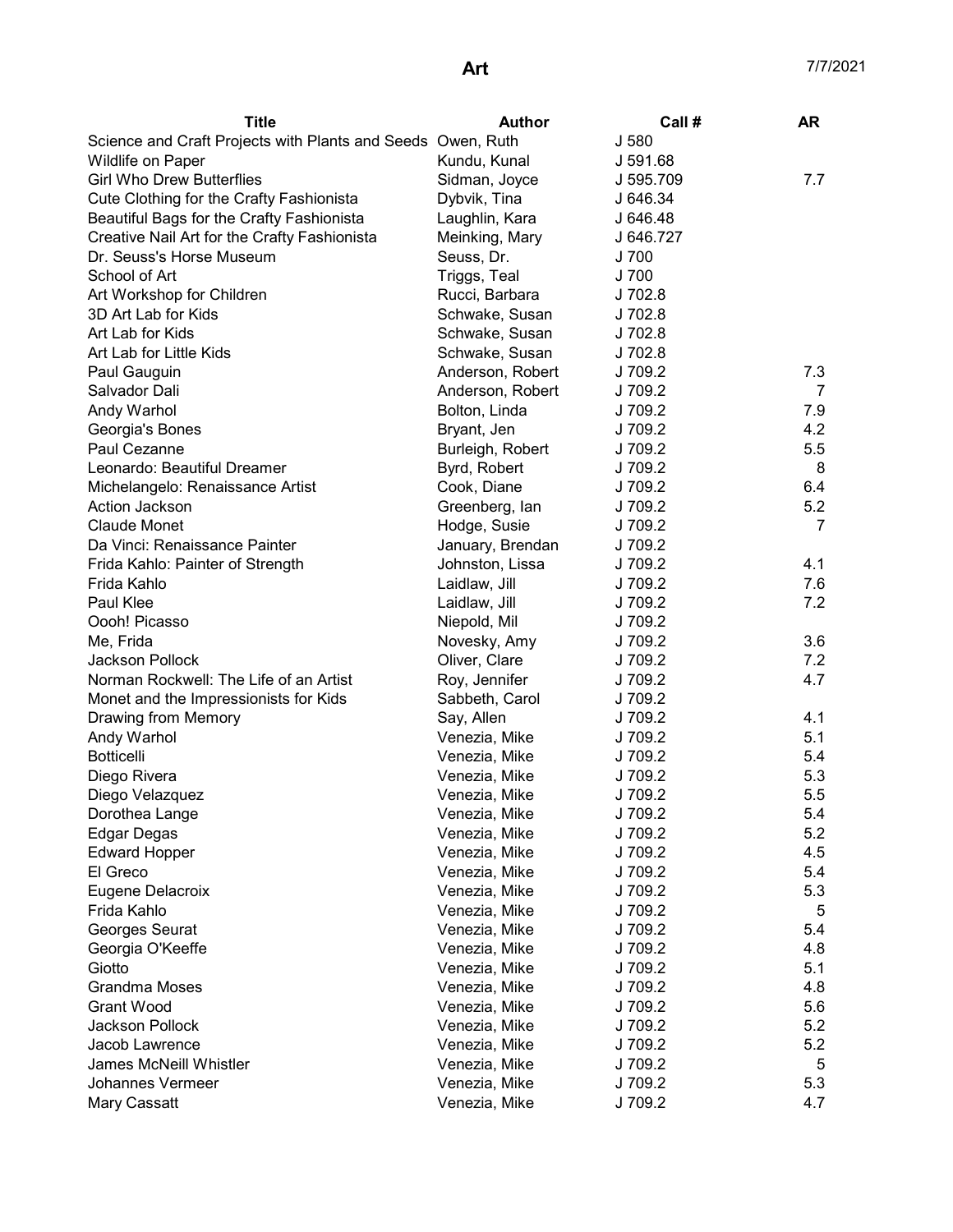| <b>Title</b>                                                       | <b>Author</b>                    | Call#     | <b>AR</b> |
|--------------------------------------------------------------------|----------------------------------|-----------|-----------|
| Michelangelo                                                       | Venezia, Mike                    | J 709.2   | 5         |
| Monet                                                              | Venezia, Mike                    | J 709.2   | 4.5       |
| Norman Rockwell                                                    | Venezia, Mike                    | J 709.2   | 5.2       |
| Paul Gauguin                                                       | Venezia, Mike                    | J 709.2   | 4.8       |
| Paul Klee                                                          | Venezia, Mike                    | J 709.2   | 4.9       |
| Raphael                                                            | Venezia, Mike                    | J 709.2   | 5.5       |
| Rembrandt                                                          | Venezia, Mike                    | J 709.2   | 4.2       |
| Rene Magritte                                                      | Venezia, Mike                    | J 709.2   | 5         |
| Roy Lichtenstein                                                   | Venezia, Mike                    | J 709.2   | 5.4       |
| Salvador Dali                                                      | Venezia, Mike                    | J 709.2   | 5.2       |
| Titian                                                             | Venezia, Mike                    | J 709.2   | 5.1       |
| Van Gogh                                                           | Venezia, Mike                    | J 709.2   | 4.4       |
| <b>Winslow Homer</b>                                               | Venezia, Mike                    | J 709.2   |           |
| Henri Matisse                                                      | Welton, Jude                     | J 709.2   | 7.9       |
| Frank Lloyd Wright for Kids                                        | Thorne-Thomsen, Kathler J 720.92 |           |           |
| <b>Clay Modeling</b>                                               | Henry, Sally                     | J 731.4   |           |
| Art2 - D2's Guide to Folding and Doodling                          | Angleberger, Tom                 | J 736.9   |           |
| Paper Folding                                                      | Henry, Sally                     | J 736.9   |           |
| Advanced Origami                                                   | LaFosse, Michael                 | J 736.9   |           |
| Making Basic Origami Shapes Step by Step                           | LaFosse, Michael                 | J 736.9   | 4.4       |
| Making Origami Birds Step by Step                                  | LaFosse, Michael                 | J 736.9   | 4.3       |
| Making Origami Cards Step by Step                                  | LaFosse, Michael                 | J 736.9   | 4.6       |
| Making Origami Puzzles Step by Step                                | LaFosse, Michael                 | J 736.9   | 4.7       |
| Making Origami Science Experiments Step by Ster LaFosse, Michael   |                                  | J 736.9   | 4.5       |
| Bringing Origami to Life                                           | Montroll, John                   | J 736.9   |           |
| Origami USA                                                        | Nguyen, Duy                      | J 736.9   |           |
| Origami                                                            | Sakata, Hideaki                  | J 736.9   |           |
| Origami Flowers                                                    | Sakoda, James                    | J 736.9   |           |
| Origami Bugs and Beasts                                            | Alvarez, Manuel                  | J 736.982 |           |
| Origami on the Edge                                                | Arena, Xander                    | J 736.982 |           |
| Origami You Can Use                                                | Beech, Rick                      | J 736.982 |           |
| Origami from Angelfish to Zen                                      | Engel, Peter                     | J 736.982 |           |
| Beginner's Book of Modular Origami Polyhedra                       | Gurkewitz, Rona                  | J 736.982 |           |
| Origami                                                            | Jackson, Paul                    | J 736.982 |           |
| Airigami                                                           | Norvell, Elmer                   | J 736.982 |           |
| Jungle Animals                                                     | Owen, Ruth                       | J 736.982 |           |
| <b>Mountain Animals</b>                                            | Owen, Ruth                       | J 736.982 |           |
| Beginning Origami                                                  | Palacios, Vicente                | J 736.982 |           |
| Modular Origami Polyhedra                                          | Simon, Lewis                     | J 736.982 |           |
| Animated Origami Faces                                             | Stern, Joel                      | J 736.982 |           |
| How to Improve at Making Jewelry                                   | McMillan, Sue                    | J 739.27  |           |
| Maker Projects for Kids who Love Graphic Design Bow, James         |                                  | J 740     |           |
| How to Draw Knights and Castles                                    | Bergin, Mark                     | J 741.2   |           |
| How to Draw Batman and His Friends and Foes                        | Sautter, Aaron                   | J 741.51  |           |
| How to Draw Superman and His Friends and Foes Sautter, Aaron       |                                  | J 741.51  |           |
| How to Draw the Joker, Lex Luthor, and Other DC Sautter, Aaron     |                                  | J 741.51  |           |
| How to Draw Wonder Woman, Green lantern, and Sautter, Aaron        |                                  | J 741.51  |           |
| Captivating, Creative, Unusual History of Comic Bc Besel, Jennifer |                                  | J 741.59  | 5.8       |
| Cool Comics                                                        | Price, Pamela                    | J 741.59  | 5.7       |
| Ed Emberley's Complete Funprint Drawing Book                       | Emberley, Ed                     | J 743     |           |
| Ed Emberley's Drawing Book of Weirdos                              | Emberley, Ed                     | J 743     |           |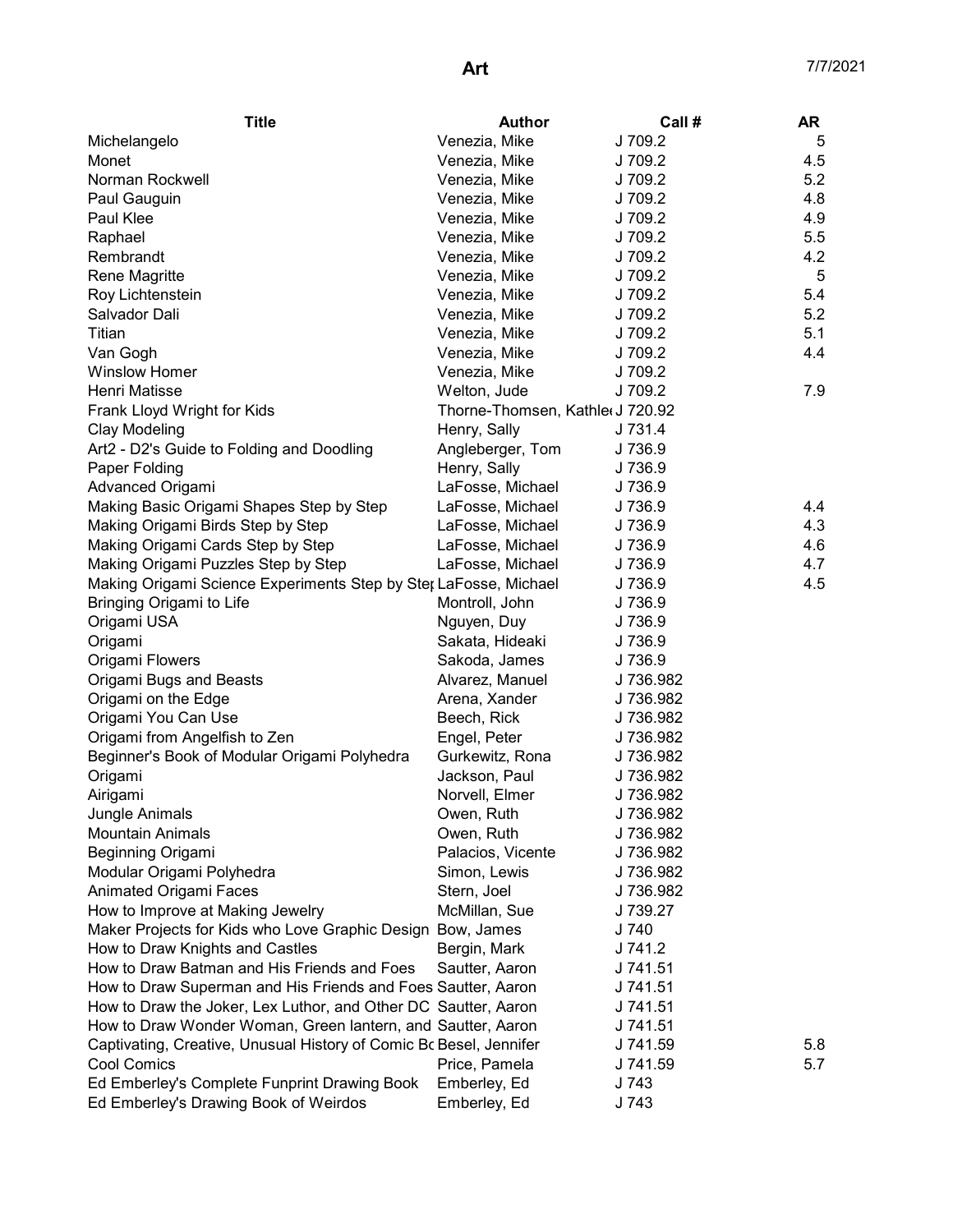| <b>Title</b>                                                  | <b>Author</b>      | Call #   | AR. |
|---------------------------------------------------------------|--------------------|----------|-----|
| Ed Emberley's Fingerprint Drawing Book                        | Emberley, Ed       | J 743    |     |
| Ed Emberley's Halloween Drawing Book                          | Emberley, Ed       | J 743    |     |
| Drawing                                                       | Henry, Sally       | J 743    |     |
| Cars                                                          | Hosley, Maria      | J 743    |     |
| Ocean                                                         | Legendre, Philippe | J 743    |     |
| 123 I Can Draw                                                | Luxbacher, Irene   | J 743    |     |
| How to Improve at Drawing                                     | McMillan, Sue      | J 743    |     |
| Draw 50 Athletes                                              | Ames, Lee          | J 743.4  |     |
| Draw 50 Famous Faces                                          | Ames, Lee          | J 743.4  |     |
| Draw 50 People                                                | Ames, Lee          | J 743.4  |     |
| How to Draw Magical Kings and Queens                          | Beaumont, Steve    | J 743.4  |     |
| How to Draw Warriors                                          | Beaumont, Steve    | J 743.4  |     |
| Drawing Manga                                                 | Cook, Trevor       | J 743.4  |     |
| <b>Drawing Sports Figures</b>                                 | Cook, Trevor       | J 743.4  |     |
| How to Draw People                                            | Court, Rob         | J 743.4  |     |
| Drawing Manga Female Action Figures                           | Gray, Peter        | J 743.4  | 5.8 |
| Drawing Manga Heroes and Villains                             | Gray, Peter        | J 743.4  | 5.5 |
| Drawing Manga Male Action Figures                             | Gray, Peter        | J 743.4  | 5.9 |
| <b>Drawing Manga Monsters</b>                                 | Gray, Peter        | J 743.4  | 6.2 |
| How to Draw Superheroes                                       | Hansen, Jim        | J 743.4  |     |
| People                                                        | Hosley, Maria      | J 743.4  |     |
| Drawing Manga Martial Arts Figures                            | Nishida, Masaki    | J 743.4  | 3.3 |
| Drawing Manga Boys                                            | Southgate, Anna    | J 743.4  |     |
| Drawing Manga Expressions and Poses                           | Southgate, Anna    | J 743.4  |     |
| Drawing Manga Girls                                           | Southgate, Anna    | J 743.4  |     |
| It's Fun to Draw Dinosaurs                                    | Bergin, Mark       | J 743.6  |     |
| It's Fun to Draw Pets                                         | Bergin, Mark       | J 743.6  |     |
| It's Fun to Draw Sea Creatures                                | Bergin, Mark       | J 743.6  |     |
| Sea Creatures You Can Draw                                    | Brecke, Nicole     | J 743.6  |     |
| Drawing Pets and Farm Animals                                 | Cook, Trevor       | J 743.6  |     |
| <b>Drawing Wild Animals</b>                                   | Cook, Trevor       | J 743.6  |     |
| How to Draw Underwater Animals                                | Court, Rob         | J 743.6  |     |
| Drawing Manga Animals                                         | Gray, Peter        | J 743.6  | 6.1 |
| Let's Draw Dinosaurs                                          | Hodge, Susie       | J 743.6  |     |
| Cars                                                          | Hosley, Maria      | J 743.6  |     |
| Dinosaurs                                                     | Hosley, Maria      | J 743.6  |     |
| Dogs                                                          | Hosley, Maria      | J 743.6  |     |
| <b>Farm Animals</b>                                           | Legendre, Philippe | J 743.6  |     |
| <b>Favorite Pets</b>                                          | Legendre, Philippe | J 743.6  |     |
| 123 Draw Dinosaurs and Other Prehistoric Anima Levin, Freddie |                    | J 743.6  |     |
| Ralph Masiello's Bug Drawing Book                             | Masiello, Ralph    | J 743.6  |     |
| Ralph Masiello's Dinosaur Drawing Book                        | Masiello, Ralph    | J 743.6  |     |
| Drawing Manga Animals                                         | Nishida, Masaki    | J 743.6  | 2.7 |
| Drawing Manga Dinosaurs                                       | Nishida, Masaki    | J 743.6  | 2.9 |
| Drawing Manga Insects                                         | Nishida, Masaki    | J 743.6  | 2.9 |
| How to Draw Cartoon Fish                                      | Visca, Curt        | J 743.6  | 4.4 |
| It's Fun to Draw Farm Animals                                 | Bergin, Mark       | J 743.69 |     |
| How to Draw Flowers and Trees                                 | Court, Rob         | J 743.7  |     |
| Draw 50 Airplanes, Aircraft and Spacecraft                    | Ames, Lee          | J 743.8  |     |
| <b>Cartooning Basics</b>                                      | Barnhart, Duane    | J 743.8  |     |
| <b>Action Cartooning</b>                                      | Caldwell, Ben      | J 743.8  |     |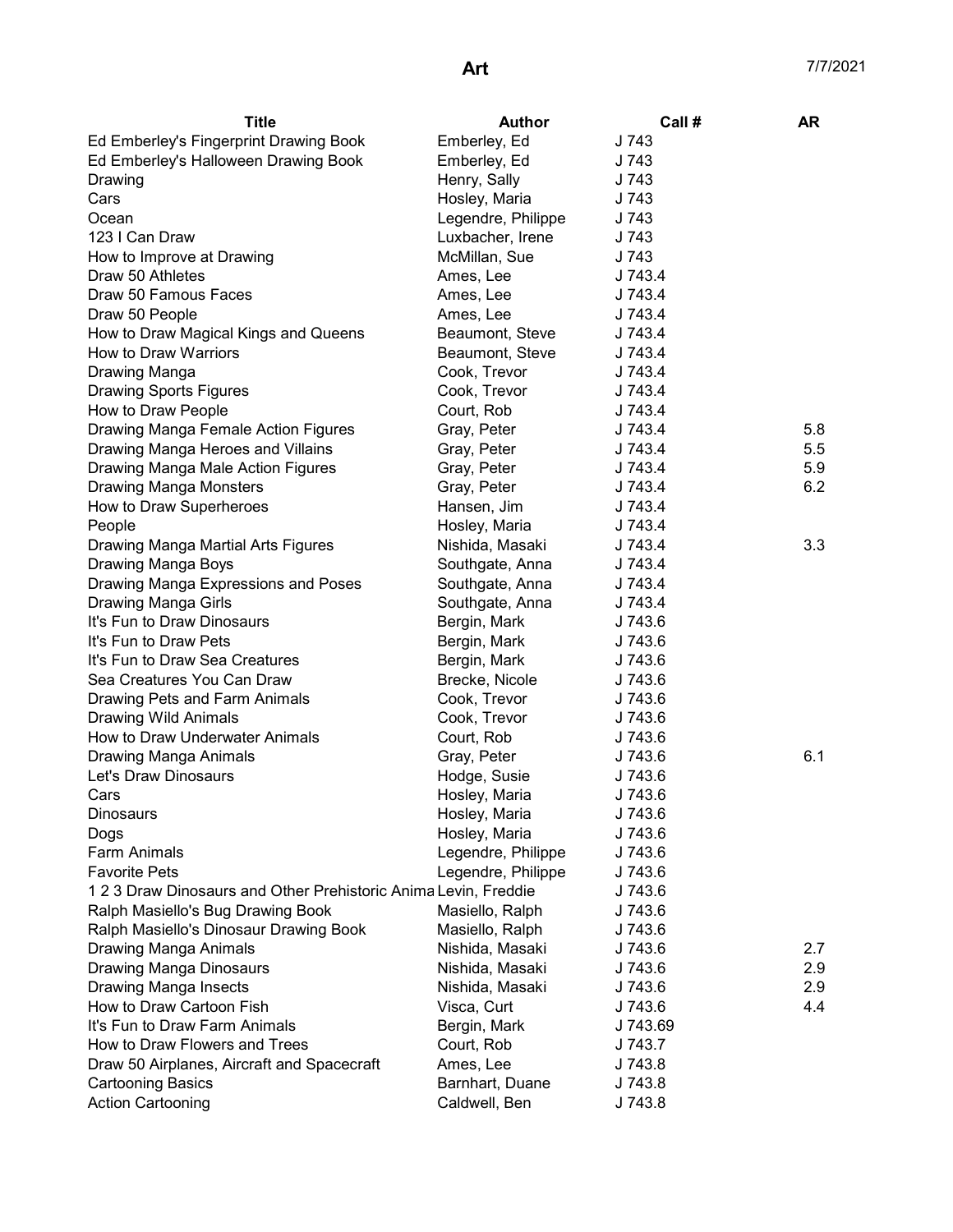| <b>Title</b>                                                  | Author                     | Call #   | <b>AR</b> |
|---------------------------------------------------------------|----------------------------|----------|-----------|
| <b>Fantasy Cartooning</b>                                     | Caldwell, Ben              | J 743.8  |           |
| <b>Drawing Vehicles</b>                                       | Cook, Trevor               | J 743.8  |           |
| How to Draw Cars and Trucks                                   | Court, Rob                 | J 743.8  | 5         |
| How to Draw Christmas Things                                  | Court, Rob                 | J 743.8  |           |
| How to Draw Halloween Things                                  | Court, Rob                 | J 743.8  |           |
| Ed Emberley's Drawing Book of Trucks and Trains Emberley, Ed  |                            | J 743.8  |           |
| Cartoonist's Workbook                                         | Hall, Robin                | J 743.8  |           |
| How to Draw Dragons                                           | Hansen, Jim                | J 743.8  |           |
| Airplanes                                                     | Hosley, Maria              | J 743.8  |           |
| Drawing Manga Vehicles                                        | Nishida, Masaki            | J 743.8  | 2.8       |
| I Can Draw Cartoons                                           | O'Neill, Amanda            | J 743.8  |           |
| Drawing Manga Weapons, Vehicles and Accessori Southgate, Anna |                            | J 743.8  |           |
| Aircraft                                                      | Walsh, Patricia            | J 743.8  |           |
| How to Draw Orcs, Elves, and Dwarves                          | Beaumont, Steve            | J 743.87 |           |
| <b>Drawing Fantasy Figures</b>                                | Cook, Trevor               | J 743.87 |           |
| <b>Drawing Fantasy Creatures</b>                              | Sautter, A.J.              | J 743.87 |           |
| 500 Kids Art Ideas                                            | Andrews, Gavin             | J 745.5  |           |
| Decorate Yourself                                             | Andrich, Tom               | J 745.5  |           |
| <b>Nifty Thrifty Space Crafts</b>                             | Boekhoff, P.M.             | J 745.5  |           |
| Fun Projects for Kids                                         | Bolton, Vivienne           | J 745.5  |           |
| Kids Around the World Create                                  | Braman, Arlette            | J 745.5  |           |
| <b>Hearts and Crafts</b>                                      | Brownrigg, Sheri           | J 745.5  |           |
| My Little House Crafts Book                                   | Collins, Carolyn           | J 745.5  |           |
| 501 Fun to Make Family Crafts                                 | Dahlstrom, Carol           | J 745.5  |           |
| Get Into Mixed Media                                          | Dyer, Janice               | J 745.5  |           |
| Crafts from Salt Dough                                        | Gessat, Audrey             | J 745.5  |           |
| <b>Painting Faces</b>                                         | Haldane, Suzanne           | J 745.5  |           |
| <b>Cat Crafts</b>                                             | Hendry, Linda              | J 745.5  |           |
| Painting with Face Paints                                     | Henson, paige              | J 745.5  | 5.8       |
| Rad Recycled Art                                              | Kington, Emily             | J 745.5  |           |
| Super Scary Art                                               | Kington, Emily             | J 745.5  |           |
| <b>Making Memory Books</b>                                    | Lewis, Amanda J745.5       |          |           |
| 123 I Can Sculpt                                              | Luxbacher, Irene J 745.5   |          |           |
| Bake It and Build It                                          | MacLeod, Elizabeth J 745.5 |          |           |
| Dinomania                                                     | Manning, Mick              | J 745.5  |           |
| Nature's Art Box                                              | Martin, Laura              | J 745.5  |           |
| Big Book of Art                                               | Martin, Lisa               | J 745.5  |           |
|                                                               |                            | J 745.5  |           |
| Having Fun with Sculpture                                     | Medina, Sarah              |          |           |
| <b>Nifty Thrifty Music Crafts</b><br><b>Valentine Treats</b>  | Niven, Felicia             | J 745.5  |           |
|                                                               | Perry, Sara                | J 745.5  |           |
| <b>Face Painting</b>                                          | Pinsent, Lynsy             | J 745.5  |           |
| Fun Crafts with 2D and 3D Figures                             | Ros, Jordina               | J 745.5  |           |
| Fun Crafts with Colors                                        | Ros, Jordina               | J 745.5  |           |
| Fun Crafts with Dots and Lines                                | Ros, Jordina               | J 745.5  |           |
| Fun Crafts with Shapes                                        | Ros, Jordina               | J 745.5  |           |
| Fun Crafts with Sizes and Spaces                              | Ros, Jordina               | J 745.5  |           |
| Fun Crafts with Textures                                      | Ros, Jordina               | J 745.5  |           |
| <b>Christian Crafts for Christmastime</b>                     | Ross, Kathy                | J 745.5  |           |
| <b>Christmas Decorations Kids Can Make</b>                    | Ross, Kathy                | J 745.5  |           |
| Crafts for Kids Who are Learning About Dinosaurs Ross, Kathy  |                            | J 745.5  |           |
| Crafts for Kids who are Wild About Dinosaurs                  | Ross, Kathy                | J 745.5  |           |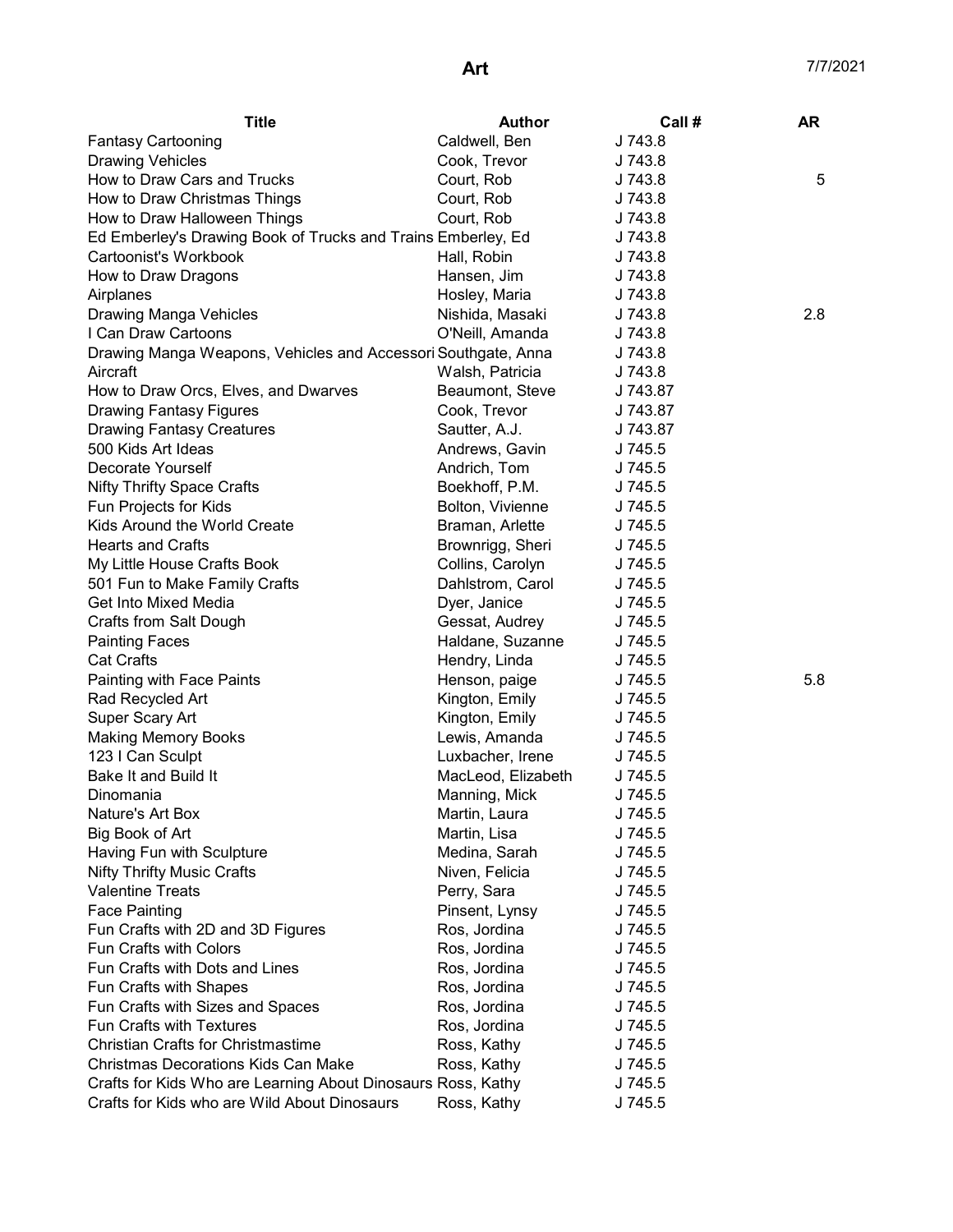| Title                                                                | <b>Author</b>                      | Call#                 | <b>AR</b> |
|----------------------------------------------------------------------|------------------------------------|-----------------------|-----------|
| Crafts for Kids who are Wild About Oceans                            | Ross, Kathy                        | J 745.5               |           |
| Crafts for Kids who are Wild About Outer Space                       | Ross, Kathy                        | J 745.5               |           |
| Crafts for Kwanzaa                                                   | Ross, Kathy                        | J 745.5               |           |
| Crafts for St. Patrick's Day                                         | Ross, Kathy                        | J 745.5               |           |
| Make Yourself a Monster                                              | Ross, Kathy                        | J 745.5               |           |
| Kids Can Press Jumbo Book of Easy Crafts                             | Sadler, Judy                       | J 745.5               |           |
| Craft Magic                                                          | Schmitz, Diane                     | J 745.5               |           |
| <b>Face Painting</b>                                                 | Silver, Patricia                   | J 745.5               |           |
| Cool Crafts with Old Jeans                                           | Sirrine, Carol                     | J 745.5               |           |
| Cool Crafts with Old T-Shirts                                        | Sirrine, Carol                     | J 745.5               |           |
| Look What I Did With a Leaf                                          | Sohi, Morteza                      | J 745.5               |           |
| <b>Native Crafts</b>                                                 | Trottier, Maxine                   | J 745.5               |           |
| 175 Easy to Do Valentine Crafts                                      | Umnik, Sharon                      | J 745.5               |           |
| Cool Melt and Pour Soap                                              | Wagner, Lisa                       | J 745.5               | 5.3       |
| Look What You Can Make with Craft Sticks                             | Hall, Kelly                        | J 745.51              |           |
| Paper Crafts for Day of the Dead                                     | McGee, Randel                      | J 745.54              | 5.4       |
| Maker Projects for Kids who Love Paper Engineeri Sjonger, Rebecca    |                                    | J 745.54              |           |
| Jazzy Jewelry                                                        | Baker, Diane                       | J 745.58              |           |
| <b>Beading</b>                                                       | Sadler, Judy                       | J 745.58              |           |
| Cool Beaded Jewelry                                                  | Scheunemann, Pam                   | J 745.58              | 5         |
| Cool Crafts with Old CDs                                             | Sirrine, Carol                     | J 745.58              |           |
| <b>Beading</b>                                                       | Gilchrist, Paige                   | J 745.582             |           |
|                                                                      | Felix, Rebecca                     |                       |           |
| Duct Tape Survival Gear                                              |                                    | J 745.59              |           |
| How to Make Origami Airplanes that Fly                               | Hsu, Gery                          | J 745.592             |           |
| I Can Make Puppets                                                   | Wallace, Mary                      | J 745.592             |           |
| <b>Ukrainian Egg Decoration</b>                                      | Stalcup, Ann                       | J 745.594             |           |
| Get Into Dioramas and Models                                         | Dyer, Janice                       | J 745.8               |           |
| Making Art with Fabric                                               | Chapman, Gillian                   | J 746                 | 6.1       |
| <b>Kids Knitting</b>                                                 | Falick, Melanie                    | J 746.43              |           |
| Embroidery                                                           | Sadler, Judy                       | J 746.44              |           |
| Kids Start Quilting with Alex Anderson                               | Anderson, Alex                     | J 746.46              |           |
| Quilting                                                             | Storms, Biz                        | J 746.46              |           |
| Kids' Easy Quilting Projects                                         | Thibault, Terri                    | J 746.46              |           |
| <b>Stained Glass Windows</b>                                         | Spilsbury, Richard                 | J 748.5               | 5.9       |
| Tell Me a Picture                                                    | Blake, Quentin                     | J 750.118<br>RA       |           |
| Maker Projects for Kids who Love Printmaking                         | Galat, Joan Marie                  | J 769                 |           |
| Maker Projects for Kids who Love Photography                         | Spence, Kelly                      | J 770                 |           |
| Rainy Day Play                                                       | Castaldo, Nancy                    | J 790.1               |           |
| Lives of the Artists                                                 | Krull, Kathleen                    | J 927                 | 7.8       |
| Fireflies in the Dark                                                | Rubin, Susan                       | J 940.5318            | 6.2       |
| <b>Kid Artists</b>                                                   | Stabler, David                     | J B Collection        | 6.9       |
| Who Was Leonardo Da Vinci                                            | Edwards, Roberta                   | J B Da Vinci          | 4.7       |
| Who Was Frida Kahlo?                                                 | Fabiny, Sarah                      | J B Kahlo<br>5.6      |           |
| Who Was Claude Monet?                                                | Waldron, Ann                       | J B Monet             | 4.7       |
| Who Was Pablo Picasso?                                               | Kelley, True                       | J B Picasso           | 4.6       |
| Who Was Andy Warhol                                                  | Anderson, Kirsten                  | J B Warhol            | 5.4       |
| <b>Framed in France</b>                                              | Brown, Jeff                        | J Fantasy Brow 11     | 4.5       |
| Pieces and Players                                                   | <b>Balliett, Blue</b>              | J Mystery Ball Chas 4 | 5.4       |
| Aliens Don't Wear Braces                                             | Dadey, Debbie                      | J Mystery Dade Bail 7 | 3.7       |
| From the Mixed-up Files of Mrs. Basil E. Frankweil Konigsburg, E. L. |                                    | J Mystery Koni        | 4.7       |
| Early Childhood Themes Using Art Masterpieces                        | Teacher Created Material J Pro 709 |                       |           |